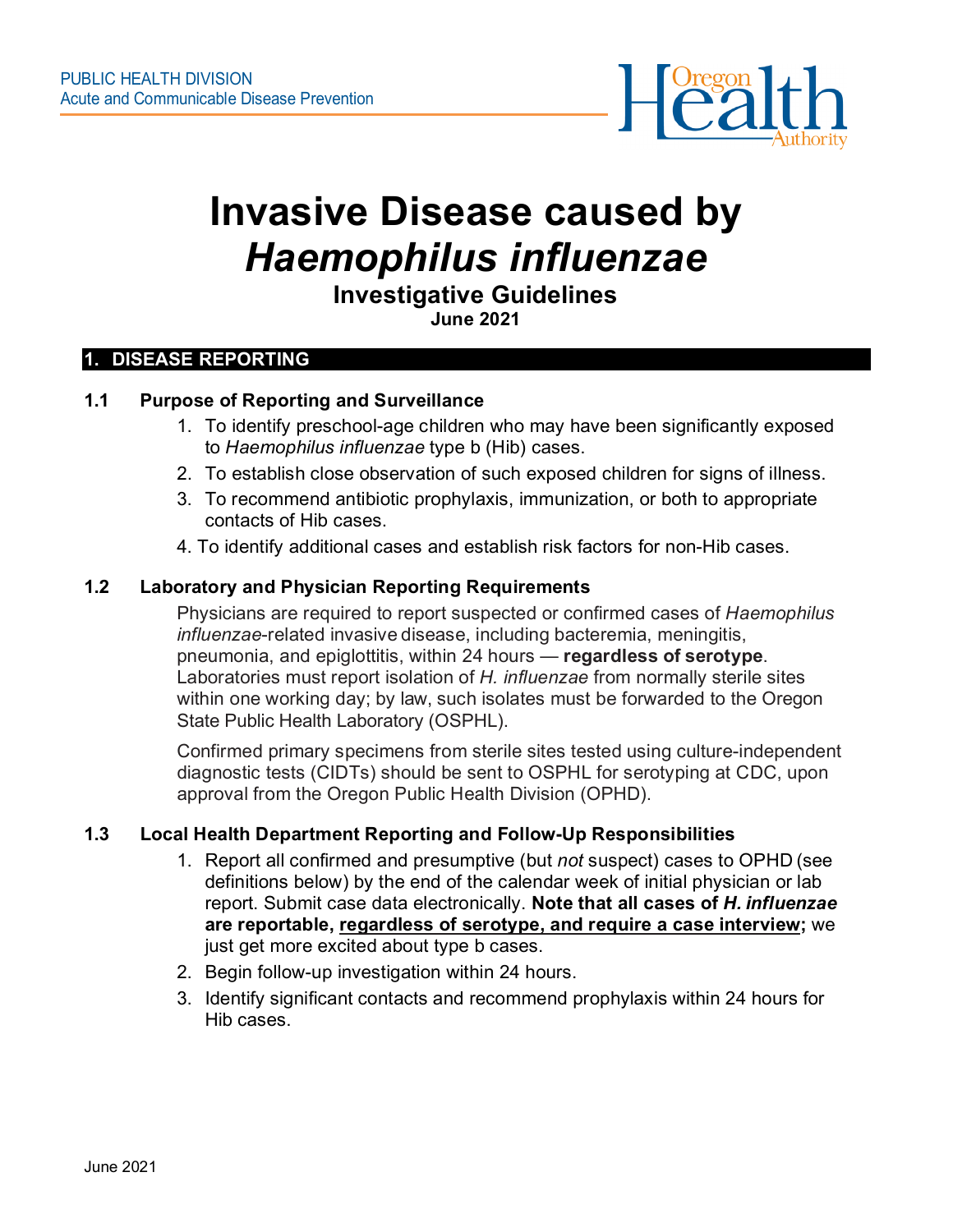#### **2. THE DISEASE AND ITS EPIDEMIOLOGY**

#### **2.1 Etiologic Agent**

*Haemophilus influenzae* (Hi) is a small, Gram-negative bacillus. There are at least six serotypes of *H. influenzae* (designated a–f) distinguished by their capsular antigens, as well as unencapsulated (nontypeable) strains. Despite its name, this bacterium has nothing to do with influenza. (Note also that it is spelled differently, too.)

#### **2.2 Description of Illness**

Disease can take many forms, including meningitis, bacteremia, periorbital or other cellulitis, septic arthritis, osteomyelitis, pericarditis, epiglottitis, or pneumonia. Onset of symptoms is usually abrupt, and may include fever, headache, lethargy, anorexia, nausea, vomiting, and irritability. Progressive stupor or coma is common with meningitis.

Infections spread via the bloodstream after penetration of the mucous membranes of the nasopharynx. The exact mechanism allowing the penetration is unknown, but a recent upper respiratory tract infection may facilitate invasion. People with cochlear implants are at increased risk for bacterial meningitis.

Prior to routine vaccination, *H. influenzae* type b was the most common cause of bacterial meningitis and is a major cause of other invasive disease (including epiglottitis) in young American children. Before the introduction of conjugate vaccines in 1990, one child in 200 developed *Haemophilus* disease by the age of five.

Asymptomatic carriage of Hib is not uncommon; in the pre-vaccine era the organism was recovered from the upper respiratory tract of 2%–5% of healthy children. Thus, isolates from sputum or other not normally sterile sites are *not*  indicative of invasive disease.

Neonatal sepsis and noninvasive upper respiratory tract disease, including otitis media, sinusitis, and bronchitis are often caused by nontypeable strains of *H. influenzae*. These organisms can be recovered from the nasopharynx of 40% to 80% of healthy children.

Most *H. influenzae* cases in Oregon are nontypeable. From 2017–2019 there were 300 cases of invasive *H. influenzae*; 74% were nontypeable, 0.3% were type b, 8% were type f, and 17.7% were of another serotype or unknown. No cases of Hib were reported in 2019. Since 1995 there have been 58 cases of serotype b infection, 13 of which occurred in children under age 4. No cases have been reported in this young age group since 2012.

#### **2.3 Reservoirs**

Human cases and carriers.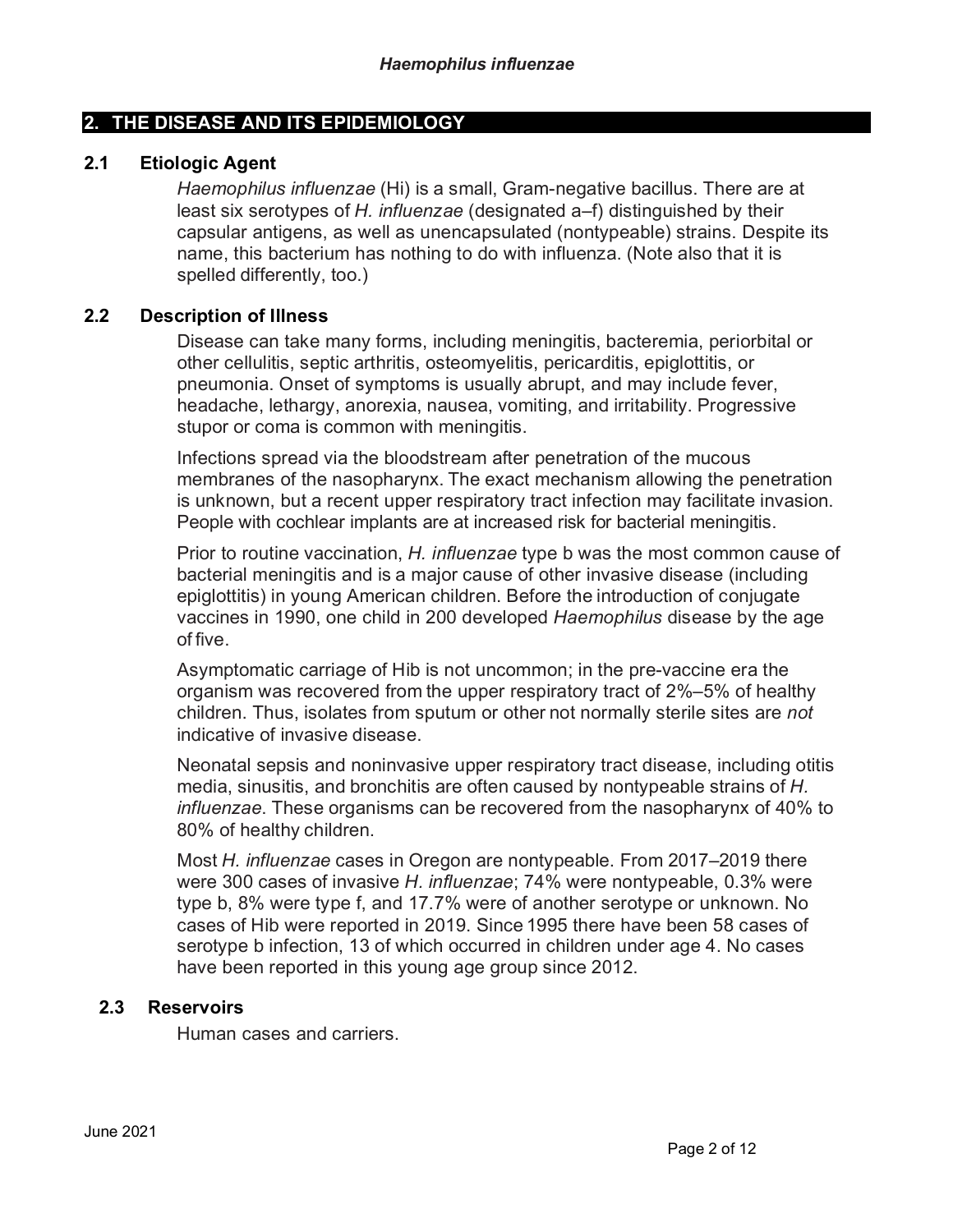# **2.4 Modes of Transmission**

Hib bacteria are transmitted by direct contact with respiratory droplets and discharges from the nose and throat of infected or colonized persons. With Hib, children <4 years of age who have had prolonged household, children's facility, or other close contact with a case are at increased risk of disease. The risk of secondary disease among household contacts is age-dependent and estimated to be 4% for children <2 years of age, 2% for children 2–3 years of age, 0.1% for children 4–5 years of age, and 0% among immunocompetent contacts over the age of 6. The overall risk of secondary disease in children's facilities seems to be less than in households and is estimated at 1%–2% for children <2 years of age and less than 1% in children age 2 or older.

#### **2.5 Incubation Period**

The incubation period is hard to define, because most persons who acquire Hi infections are asymptomatically colonized. Those who become ill following exposure to a case usually do so within 10 days, although the risk may be slightly elevated for up to 60 days.

#### **2.6 Period of Communicability**

As long as the organism is present in discharges from the nose or throat. Communicability ends within 24 hours of initiation of appropriate chemoprophylaxis. Note, however, that some antibiotics used to treat invasive disease do not eradicate the organism from the nasopharynx (see §5.3 below). Those exposed ≥7 days before onset of illness in the case are not at significantly increased risk. Hib cases are probably most infectious during the 3 days prior to onset of symptoms.

#### **2.7 Treatment**

Initial therapy for children with Hi meningitis is cefotaxime or ceftriaxone. Ampicillin may be substituted if the isolate is susceptible. Beta-lactamasenegative, ampicillin-resistant strains of Hi have been described, and some experts recommend caution in using ampicillin when minimum inhibitory concentrations of 1–2 µg/mL are found. Treatment of other invasive Hi infections is similar. Intravenous therapy is continued for 7–10 days and longer in complicated infections.

#### **3. CASE DEFINITIONS, DIAGNOSIS AND LABORATORY SERVICES**

#### **3.1 Confirmed Case Definition**

- Isolation of *Haemophilus influenzae* from a normally sterile body site (e.g., cerebrospinal fluid [CSF], blood, joint fluid, pleural fluid, pericardial fluid); or
- Detection of *Haemophilus influenzae*-specific nucleic acid in a specimen obtained from a normally sterile body site, using a validated polymerase chain reaction (PCR) assay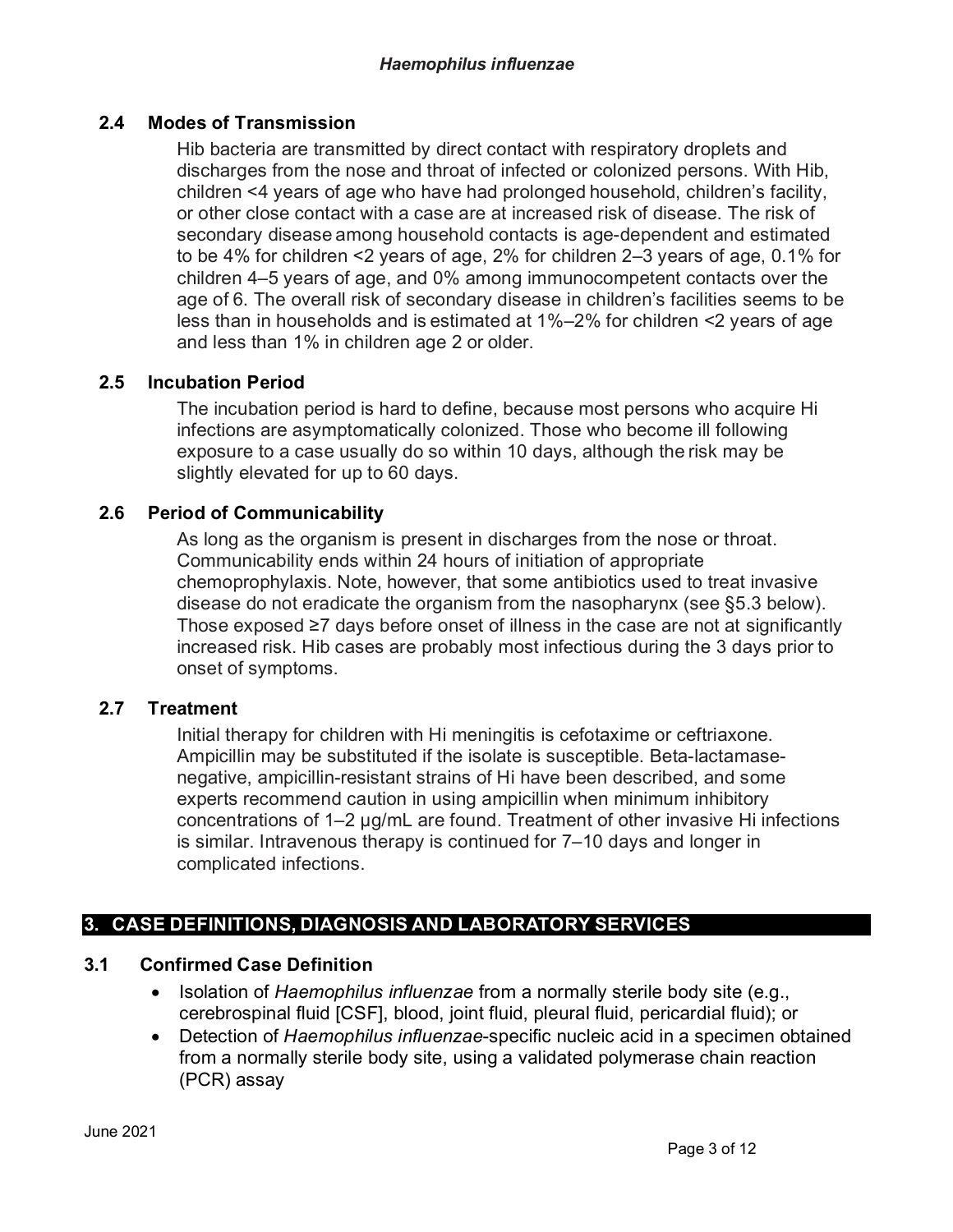## **3.2 Presumptive Case Definition**

- Meningitis with detection of *Haemophilus influenzae* type b antigen in cerebrospinal fluid (CSF)
- Patients with compatible illness who are epi-linked to a confirmed case, and from whom small, pleomorphic Gram-negative bacilli are detected in a specimen from a normally sterile site (e.g., blood, CSF, or synovial fluid)

#### **3.3 Suspect Case (***not* **reportable to OPHD)**

Non-epi-linked patients with compatible illness and the laboratory findings listed for presumptive cases.

# **3.4 Services Available at the Oregon State Public Health Laboratory (OSPHL)**

OSPHL will confirm the identification of *H. influenzae* and serotype isolates from sterile sites. Isolates should be sent on media that support the growth of the organism (e.g., chocolate agar). Complete specimen acceptance criteria for isolate submission are available on OSPHL's Lab Test Menu at [www.healthoregon.org/labtests](http://www.healthoregon.org/labtests) under "*Haemophilus influenzae* Serotype."

Primary specimens from sterile sites confirmed using culture-independent diagnostic tests (CIDTs) should be sent to OSPHL for serotyping at CDC, upon approval from OPHD. Submission criteria for primary specimens to be forwarded and tested at CDC should follow the acceptance criteria available at the CDC Test Directory; scroll down to "*Haemophilus influenzae* Identification and Serotyping" at [www.cdc.gov/laboratory/specimen-submission/list.html.](http://www.cdc.gov/laboratory/specimen-submission/list.html)

All specimens must be properly packaged in double containers with absorbent material around them and be accompanied by a completed [General](https://www.oregon.gov/oha/PH/LABORATORYSERVICES/COMMUNICABLEDISEASETESTING/Pages/forms-kits.aspx)  [Microbiology Test Request Form.](https://www.oregon.gov/oha/PH/LABORATORYSERVICES/COMMUNICABLEDISEASETESTING/Pages/forms-kits.aspx) Please indicate on the Test Request Form if the specimen was confirmed using CIDT methods to allow for proper forwarding of specimen to the CDC.

# **4. ROUTINE CASE INVESTIGATION**

All cases of *H. influenzae* are reportable and require a case interview, regardless of serotype. If there is at least one incompletely immunized child <4 years of age in the case's household, do not wait for serotype confirmation; begin prophylaxis of all household members within 24 hours.

# **4.1 Identify Source of Infection**

Usually, this is not possible because the organism is carried asymptomatically by a high percentage of people. Follow-up for all serotypes includes completion demographic, risk, follow-up, clinical and laboratory modules in Orpheus. Although a long shot, with Hib cases it is worth checking if any household or children's facility contacts have had any illness suggestive of *H. influenzae*caused invasive disease within the previous 60 days.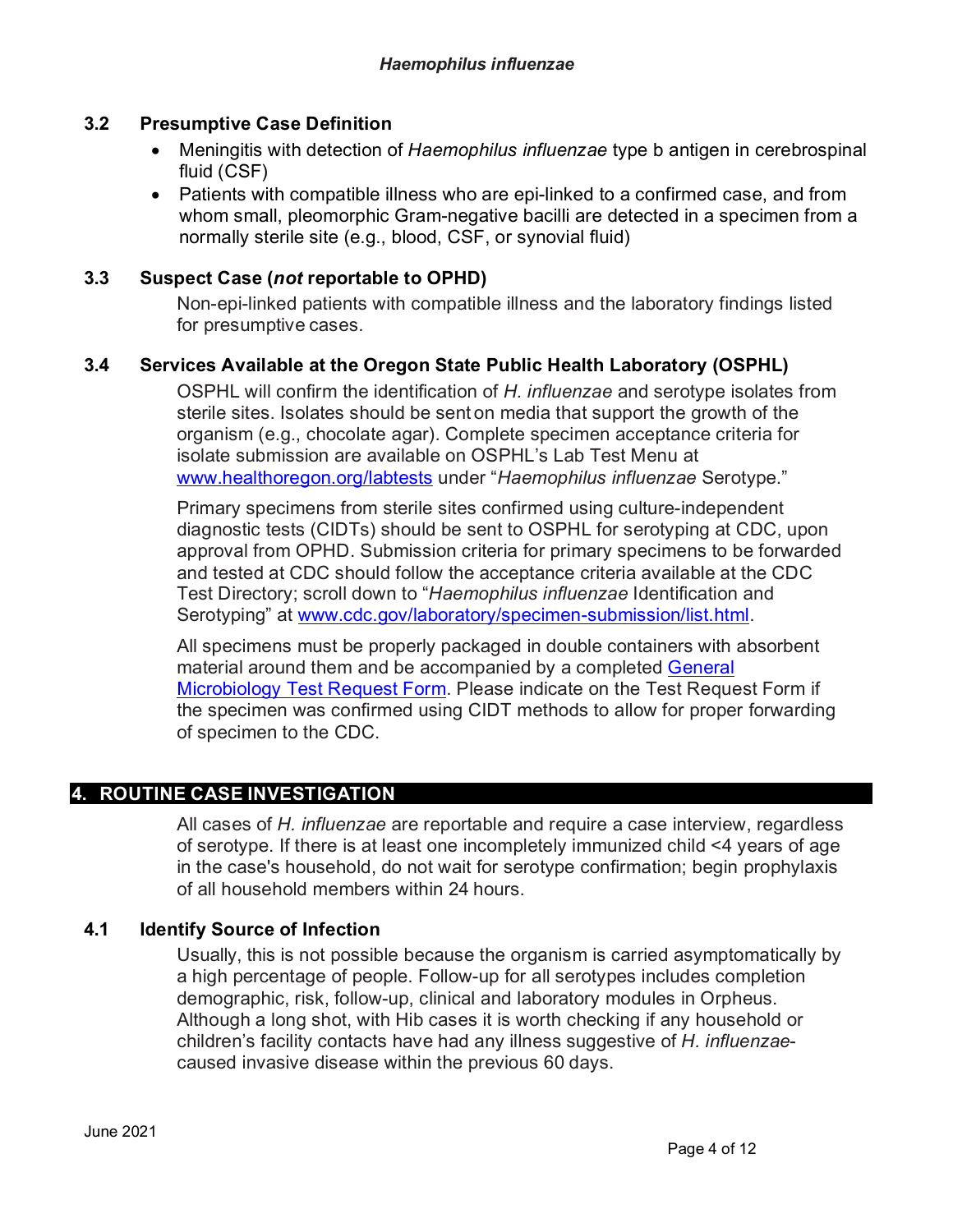#### **4.2 Identify Potentially Exposed Persons**

While awaiting serotype report:

1. Determine whether any other members of the immediate household are <4 years of age, and if so, assess their Hib immunization status. If there is at least one unimmunized or incompletely immunized child <4 years of age,

begin prophylaxis of all household members within 24 hours. $^\mathrm{1}$  If no household members <4 years of age are identified, no further action is recommended until the case has received a confirmation of serotype b.

- 2. Determine whether the case had prolonged contact (4 or more hours in a day) with other children under age 2 in a children's facility in the week prior to onset of illness. If so, refer to §6. **We do NOT recommend taking further action in a children's facility unless a case of serotype b has been confirmed**. 2
- 3. Culturing of exposed persons to identify carriers is not useful.

#### **4.3 Environmental Evaluation**

None

# **5. CONTROLLING FURTHER SPREAD**

#### **5.1 Education**

Parents or guardians of potentially exposed children <4 years of age (to type b cases) should be instructed to monitor these contacts for 14 days for fever, lethargy, irritability, loss of appetite, vomiting, or other signs of illness, and to seek medical care immediately should any illness occur. If the exposed child is a children's facility contact, this observation should continue for 60 days. (See §6.)

#### **5.2 Isolation**

Droplet precautions should be implemented until 24 hours have passed following initiation of antibiotic therapy.

#### **5.3 Follow-up of Hib Cases**

Therapy for invasive Hib disease might not eradicate respiratory carriage of the organism. Therefore, convalescing children—especially those having contact with children <4 years of age in households or <2 years of age in children's facilities—should receive appropriate chemoprophylaxis for at least 24 hours before resuming contact with any unimmunized or incompletely immunized children. Treatment of Hib disease with ceftriaxone or cefotaxime will eradicate nasal carriage. No other antibiotics used for treatment eradicate carriage, so a child treated with anything other than ceftriaxone or cefotaxime will require rifampin prophylaxis.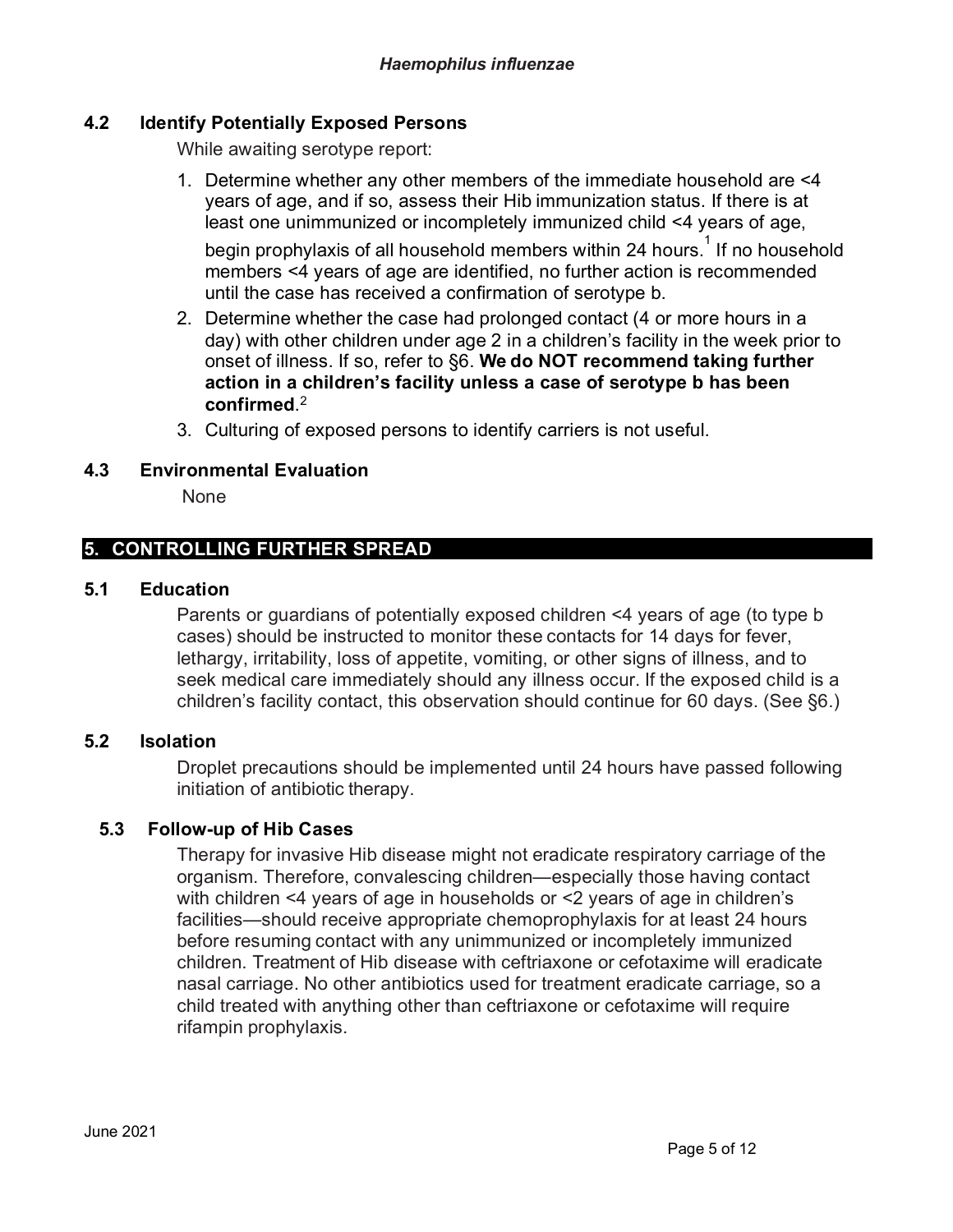# **5.4 Immunization and Prophylaxis**

## **1. Passive Immunization**

None.

## **2. Active Immunization**

Hib conjugate vaccines are available for use in children 6 weeks through 59 months of age (see [ACIP guidelines\)](https://www.cdc.gov/vaccines/hcp/acip-recs/vacc-specific/hib.html). Because of the length of time necessary to develop antibodies, vaccination does not play a major role in the management of patients with Hib disease or their contacts. The effects of Hib vaccination on asymptomatic carriage of Hib are uncertain. Thus, although immunized children may be protected from invasive disease, they may acquire and pass the organism to other, susceptible children. Children developing Hib invasive disease before the age of two are at high risk of recurrent Hib disease; they should be immunized according to the ageappropriate schedule ASAP during convalescence. Any earlier doses of Hib vaccine received by such children should be discounted.

# **3. Antibiotic Prophylaxis**

Appropriate chemoprophylaxis should be recommended for *all household contacts* of Hib cases in the following circumstances:

- o Household with at least 1 child <4 years of age who is unimmunized or incompletely immunized[\\*](#page-5-0)
- o Household with a child <12 months of age who has not received the primary series
- o Household with an immunocompromised child, regardless of that child's Hib immunization status

(In general, further action is NOT recommended until a case has received a confirmation of serotype b.However, if there is at least one incompletely immunized child <4 years of age in the case's household, do not wait for serotype confirmation; begin appropriate chemoprophylaxis of all household members within 24 hours.)

Chemoprophylaxis should be instituted as rapidly as possible. If more than 14 days have passed since the last contact with the index patient, the benefit of chemoprophylaxis is likely to be decreased.

Chemoprophylaxis should also be considered for children's facility contacts when 2 or more cases of Hib invasive disease have occurred within 60 days and unimmunized or incompletely immunized children attend the facility. Recommendations for prophylaxis should be communicated to the case's physician and at least one responsible adult in the household.

<span id="page-5-0"></span><sup>\*</sup> Complete immunization is defined as having had at least 1 dose of conjugate vaccine at ≥15 months of age; 2 doses between 12 and 14 months of age; or a 2- or 3-dose primary series at <12 months with a booster dose at ≥12 months of age.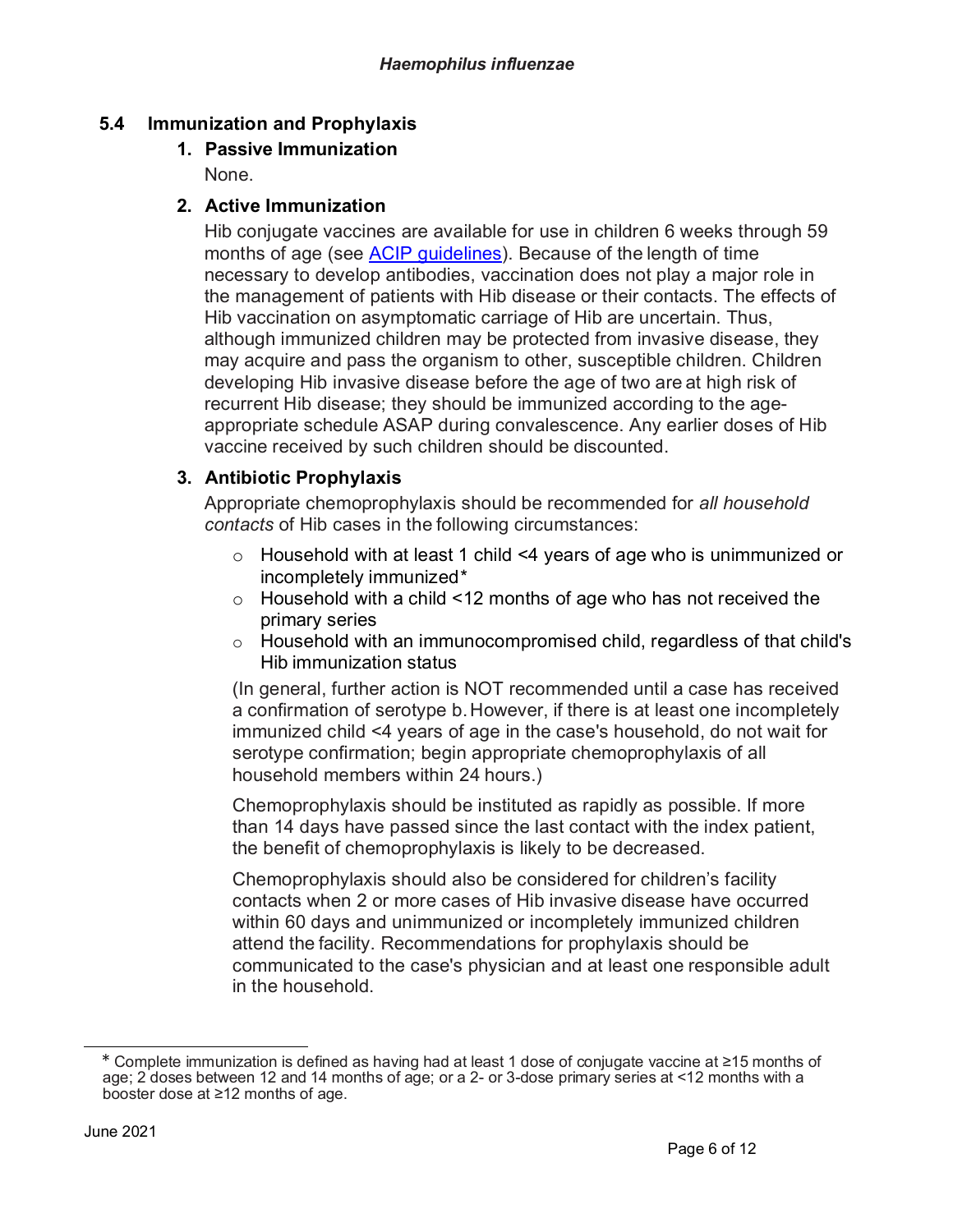The rifampin dosage is 20 mg/kg (maximum 600 mg) once daily for 4 days. For neonates (<1 month of age) the dose is 10 mg/kg once daily for 4 days. Rifampin is available in 150-mg and 300-mg capsules. It can be mixed with several teaspoons of applesauce or jelly, or suspended in a simple syrup (Syrup NF, Wild Cherry Syrup, etc.), following the manufacturer's instructions. Rifampin chemoprophylaxis is not recommended for pregnant women. Those taking rifampin should be informed that it can cause gastrointestinal upset, orange discoloration of urine, discoloration of soft contact lenses, and decreased effectiveness of oral contraceptives. Note that the 4-day rifampin schedule for eradication of *H. influenzae* carriage is reliably effective against *N. meningitidis* carriage as well, but not vice versa.

If contacts meeting prophylaxis guidelines have been advised by the local public health authority (LPHA) to take rifampin but are unable to obtain rifampin by any other means due to financial circumstances, the LPHA may dispense rifampin out of its TB stock. After dispensing, the LPHA must then email the state TB program describing the circumstances and the amount of rifampin dispensed.

# **6. WHEN THE CASE IS IN A CHILDREN'S FACILITY (HIB ONLY)**

Ascertain whether the case was in any children's facility or baby-sitting situation for least 4 hours in at least one day of the week prior to onset. If so, determine whether any children <2 years of age were in the same room. If so:

- 1. The operator of the facility should be asked about other cases of meningitis or other suspect invasive disease among other children during the past 2 months.
- 2. The parents of children in the same classroom as the case should be notified (preferably in writing) of the occurrence of Hib disease in the facility. The notice should advise parents:
	- to monitor their children carefully for a 60-day period for signs of illness such as fever, irritability, lethargy, and loss of appetite; and
	- to seek medical care immediately should such symptoms occur.
- 3. Instruct the children's facility administrator to notify the LPHA immediately if another child becomes ill within the next 60 days. When 2 or more cases of Hib have occurred within 60 days and unimmunized or incompletely immunized children attend the children's facility, rifampin prophylaxis for workers and attendees should be considered. The LPHA should consult with OPHD if this circumstance arises.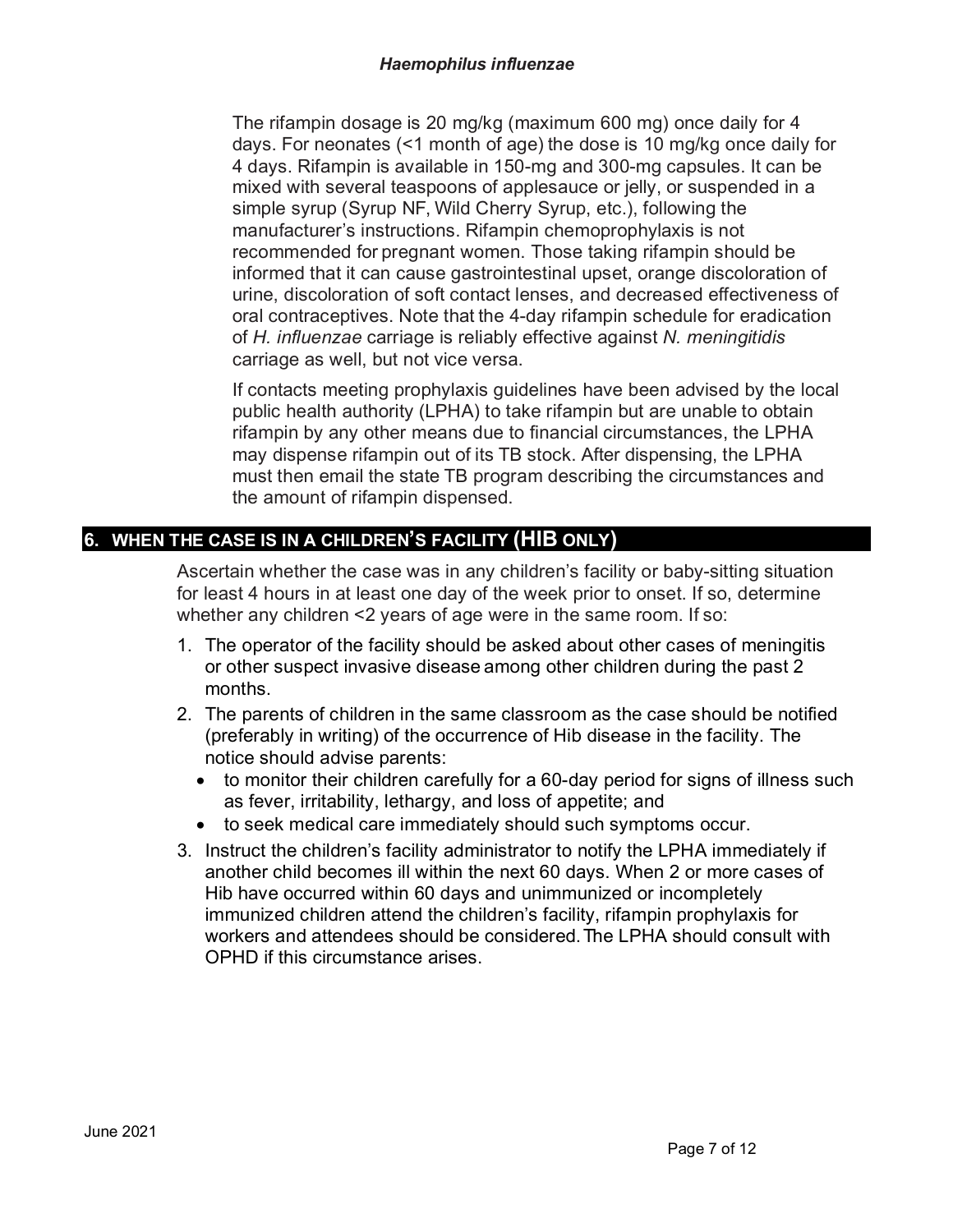# **7. STERILE SITES**

# **Table: Defined Sterile Sites**

| <b>Sterile site</b>                                             |                                                                                                                                                                                                                                                                                                                                                                                                                                                                                                                                                                              | <b>Sites that require</b>                                                                                             |                                                                                                                                                                               |
|-----------------------------------------------------------------|------------------------------------------------------------------------------------------------------------------------------------------------------------------------------------------------------------------------------------------------------------------------------------------------------------------------------------------------------------------------------------------------------------------------------------------------------------------------------------------------------------------------------------------------------------------------------|-----------------------------------------------------------------------------------------------------------------------|-------------------------------------------------------------------------------------------------------------------------------------------------------------------------------|
| category                                                        | <b>Sterile Sites</b>                                                                                                                                                                                                                                                                                                                                                                                                                                                                                                                                                         | clarification                                                                                                         | <b>Non-Sterile Sites</b>                                                                                                                                                      |
| <b>Blood</b>                                                    | $\bullet$ Blood<br>• Blood from an indwelling line                                                                                                                                                                                                                                                                                                                                                                                                                                                                                                                           | $\bullet$ Blood clot                                                                                                  | • Blood from a recently<br>removed line<br>• Catheter site<br>• Catheter tip<br>• Cord blood                                                                                  |
| <b>CSF</b>                                                      | • Cerebral spinal fluid<br>• Cranial fluid<br>• Spinal fluid<br>• VP Shunt fluid/infection                                                                                                                                                                                                                                                                                                                                                                                                                                                                                   |                                                                                                                       |                                                                                                                                                                               |
| <b>Pleural Fluid</b><br>Peritoneal<br>Fluid/abdominal<br>cavity | • Chest fluid<br>• Chest fluid from chest tube<br>• Empyema or Empyema fluid<br>• Fluid unspecified from Pleura<br>• Pleural fluid<br>• Pleural peel<br>• Pleural abscess<br>• Pleural tissue<br>• Parietal pleura<br>• Thoracentesis fluid<br>• Abdominal fluid<br>• Ascites (fluid)<br>• Intraperitoneal fluid or<br>abscess<br>• Paracentesis fluid<br>• Pericolic space<br>• Peritoneal abscess<br>• Peritoneal dialysate<br>• Peritoneal dialysate effluent<br>• Peritoneal fluid, whether or<br>not there is a perforated<br>• Peritoneum<br>• Retroperitoneal abscess | • Pelvic abscess<br>• Pelvic fluid                                                                                    | • Chest wall abscess<br>• Appendix rupture<br>• Bowel (intact or perforated)<br>• Hemodialysis dialysate<br>• Hemodialysis effluent<br>• Unspecified dialysate or<br>effluent |
| <b>Pericardial Fluid</b>                                        | • Pericardial fluid                                                                                                                                                                                                                                                                                                                                                                                                                                                                                                                                                          |                                                                                                                       |                                                                                                                                                                               |
| Joint/Synovial<br>Fluid                                         | $\bullet$ Bursa<br>$\bullet$ Disc space<br>• Fluid unspecified from joint or<br>synovial<br>• Glenohumeral joint<br>• Hip capsule<br>• Hip-internal abscess<br>• Hip tissue/Biopsy<br>· Joint or synovial fluid<br>• Knee prepatella<br>• Knee tissue or biopsy<br>$\bullet$ Meniscus<br>• Needle aspirate of any<br>specific joint                                                                                                                                                                                                                                          | • Ganglion cyst<br>$\bullet$ Humeral head<br>• Olecranon (bone<br>vs joint)<br>• Surgical tissue<br>• Wrist specimens |                                                                                                                                                                               |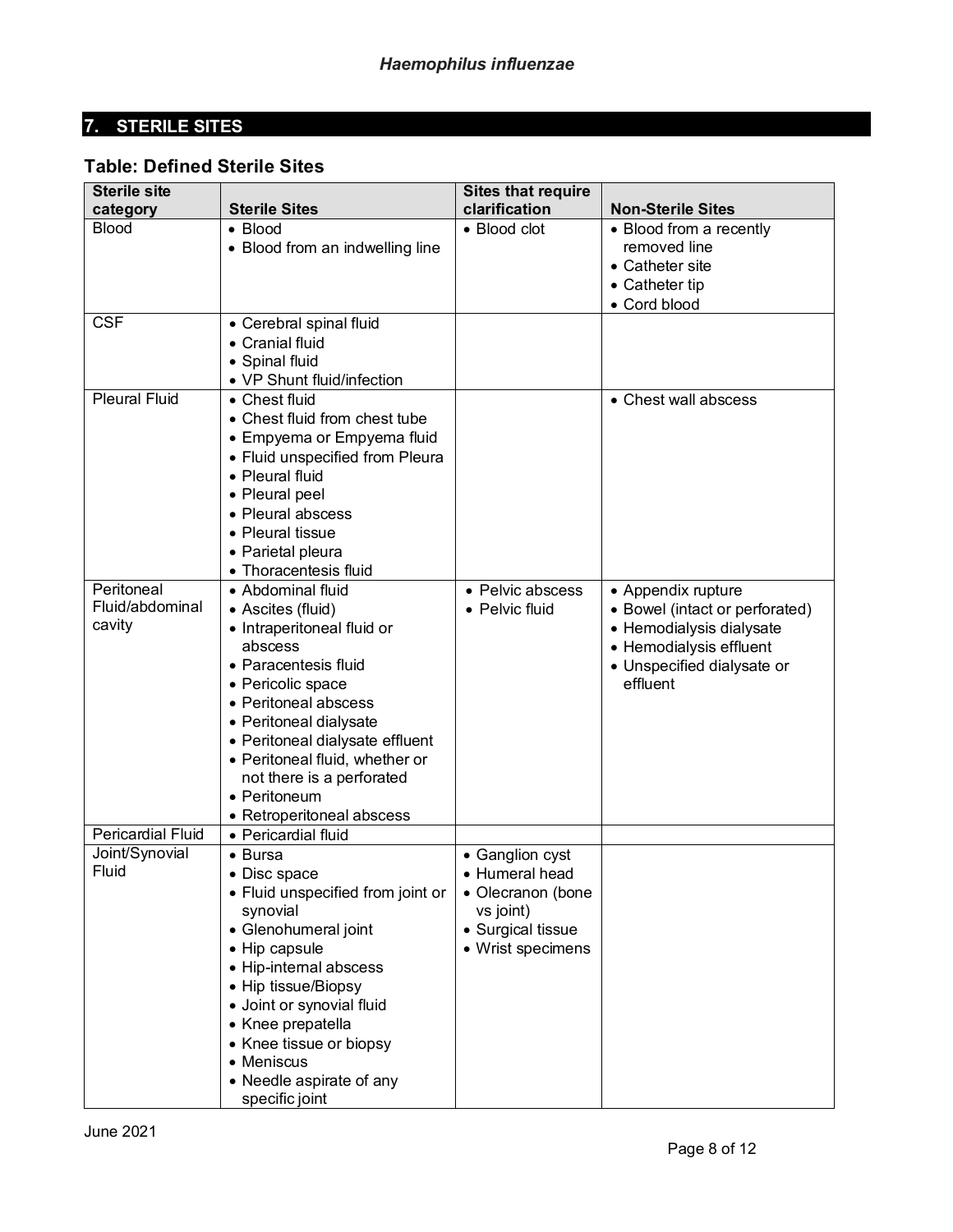| <b>Sterile site</b> |                                                                                                                                                                                                                                                                                                                                                                                                                                                                                                             | <b>Sites that require</b>                                                                                                                         |                                                                                                                                                                                    |
|---------------------|-------------------------------------------------------------------------------------------------------------------------------------------------------------------------------------------------------------------------------------------------------------------------------------------------------------------------------------------------------------------------------------------------------------------------------------------------------------------------------------------------------------|---------------------------------------------------------------------------------------------------------------------------------------------------|------------------------------------------------------------------------------------------------------------------------------------------------------------------------------------|
| category            | <b>Sterile Sites</b>                                                                                                                                                                                                                                                                                                                                                                                                                                                                                        | clarification                                                                                                                                     | <b>Non-Sterile Sites</b>                                                                                                                                                           |
|                     | • Popliteal fossa<br>• Popliteal space abscess<br>• Prepatellar bursa<br>• Prosthetic hardware or Swab<br>Hip prosthesis<br>$\circ$<br>Knee arthroplasty<br>$\circ$<br>Metatarsal implant<br>$\circ$<br>• Subacromial space abscess<br>• Synovium                                                                                                                                                                                                                                                           |                                                                                                                                                   |                                                                                                                                                                                    |
| <b>Bone</b>         | $\bullet$ Bone<br>• Bone abscess<br>• Bone marrow<br>• Bone surgically obtained<br>• Clavicle tissue<br>• Cranial bone flap<br>• Disc abscess<br>• Disc fluid<br>• Humerus abscess<br>• Intraspinal abscess<br>• Mastoid<br>• Mastoid bone<br>• Medullary canal tissue<br>• Paraspinal abscess<br>• Periosteum<br>• Spinal or lumbar abscess or<br>Phlegmon<br>• Spinal or lumbar surgical<br>specimen<br>• Spinal or lumbar tissue spinal<br>swab<br>• Transmetatarsal tissue<br>• Vertebral disk          | • Bone exposed to<br>wound<br>• Olecranon<br>(Bone vs joint)<br>• Prosthesis fluid<br>• Surgical Tissue<br>• Thoracic tissue<br>• Wrist specimens |                                                                                                                                                                                    |
| Internal body site  | Sterilely Obtained Biopsy,<br>Tissue, Abscess, Aspirate,<br>Fluid, or<br>Swab from:<br>$\bullet$ Brain<br>Brain abscess fluid<br>$\circ$<br>Epidural abscess<br>$\circ$<br>Epidural fluid<br>$\circ$<br>Intradural fluid<br>$\circ$<br>Meninges<br>$\circ$<br>Sagittal tissue<br>$\circ$<br>$\bullet$ Heart<br>Bypass graft<br>$\circ$<br>Mitral valve<br>$\circ$<br>• Kidney<br>Renal<br>$\circ$<br>Perinephric/perirenal<br>$\circ$<br>Subphrenic<br>$\circ$<br>$\bullet$ Liver<br>Perihepatic<br>$\circ$ | • Breast<br>• Deep neck<br>abscess<br>• Surgical tissue                                                                                           | • Bartholin glad (abscess)<br>• Bronchoalveolar lavage<br>• Bronchoalveolar specimen<br>• Bronchogenic cyst<br>$\bullet$ Lung<br>• Vein tissue that recently had<br>a line removed |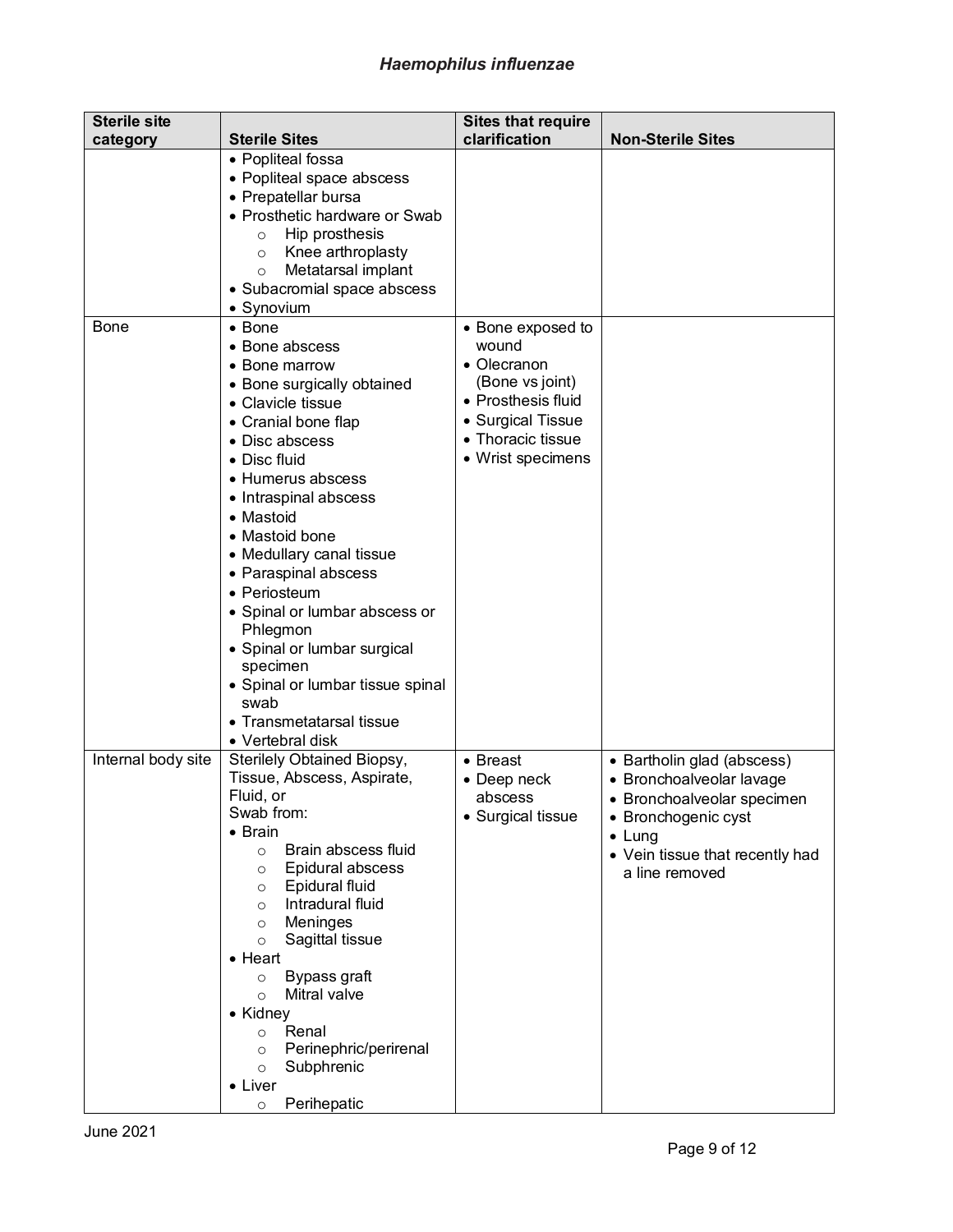# *Haemophilus influenzae*

| <b>Sterile site</b> |                                                                                                                                                                                                                                                                                                                                                                                                                                                                                                                                                         | <b>Sites that require</b>                                                                                                                                                                                                                                                                                                                                                                                                                                        |                                                                                                                                                                                                                                                                                                                                                                                                                                                                                                                                                                                                                                                                                                                                                                                                                                                                      |
|---------------------|---------------------------------------------------------------------------------------------------------------------------------------------------------------------------------------------------------------------------------------------------------------------------------------------------------------------------------------------------------------------------------------------------------------------------------------------------------------------------------------------------------------------------------------------------------|------------------------------------------------------------------------------------------------------------------------------------------------------------------------------------------------------------------------------------------------------------------------------------------------------------------------------------------------------------------------------------------------------------------------------------------------------------------|----------------------------------------------------------------------------------------------------------------------------------------------------------------------------------------------------------------------------------------------------------------------------------------------------------------------------------------------------------------------------------------------------------------------------------------------------------------------------------------------------------------------------------------------------------------------------------------------------------------------------------------------------------------------------------------------------------------------------------------------------------------------------------------------------------------------------------------------------------------------|
| category            | <b>Sterile Sites</b>                                                                                                                                                                                                                                                                                                                                                                                                                                                                                                                                    | clarification                                                                                                                                                                                                                                                                                                                                                                                                                                                    | <b>Non-Sterile Sites</b>                                                                                                                                                                                                                                                                                                                                                                                                                                                                                                                                                                                                                                                                                                                                                                                                                                             |
|                     | • Lymph node<br>Intraparotid abscess<br>$\circ$<br>Lymph node abscess<br>$\circ$<br>$\bullet$ Ovary<br>Ovarian abscess<br>$\circ$<br>Tubo-ovarian abscess<br>$\Omega$<br>• Pancreas<br>• Spleen<br>• Vascular tissue (blood-<br>bearing vasculature)<br>Artery<br>$\circ$<br>Aortic sac<br>$\circ$<br>AV fistula or graft<br>O<br>Iliac artery wall<br>$\circ$<br>Popliteal artery<br>$\circ$<br>Popliteal tissue artery<br>$\circ$<br>• Vitreous fluid                                                                                                 |                                                                                                                                                                                                                                                                                                                                                                                                                                                                  |                                                                                                                                                                                                                                                                                                                                                                                                                                                                                                                                                                                                                                                                                                                                                                                                                                                                      |
| Other sterile site* | Sterilely Obtained Biopsy,<br>Tissue, Abscess, Aspirate,<br>Fluid, or Swab<br><b>Deep Tissue</b><br>• Arytenoid tissue<br>• Bladder<br>• Corpus cavernosum<br>• Deep foot tissue<br>• Endometrium<br>• Inguinal sac<br>• Mediastinum<br>• Omentum<br>• Parotid gland<br>• Peritoneum<br>• Prostate<br>• Rectus Sheath<br>• Sarcoma Mass<br>• Scalp-internal<br><b>Scleral Buckle</b><br>• Scrotal Abscess<br>• Scrotal Sac<br>• Thyroid<br><b>Fluid (Sterile)</b><br>• Deep Pelvic Abscess<br>• Lymphocele<br>• Pacer Pocket Fluid<br>• Subgaleal Fluid | • Allograft<br>• Axilla<br>• Breast<br>• Groin abscess<br>• Mastoid cavity<br>$\bullet$ Mesh<br>$\bullet$ Scrotum<br>• Stenson's Duct<br>• Surgical tissue<br>• Surgical swab<br>• Abdominal<br>seroma<br>• Abdomen or<br>Chest wall<br>abscess<br>• Deep abscess<br>• Deep neck<br>abscess<br>Groin abscess<br>• Hematoma<br>seroma<br>• Intra-abdominal<br>abscess<br>• Seroma, in<br>general<br>• Subcutaneous<br>implant pocket<br>• Umbilical hernia<br>sac | Amniotic fluid<br>$\bullet$<br>Aqueous fluid<br>$\bullet$<br>Bartholin gland<br>(abscess)<br>Bile or biliary fluid<br>$\bullet$<br><b>Boils</b><br>$\bullet$<br><b>Bowel</b><br>Bronchoalveolar<br>lavage<br>Catheter tip or site<br>٠<br>Cholecystectomy fluid<br>$\bullet$<br>Cord blood<br>$\bullet$<br>Cornea<br>Ear<br>$\bullet$<br>Furuncles<br>$\bullet$<br>Gallbladder<br>Gland or Cyst - Any<br>type<br>Glandular abscess<br>Hemodialysis<br>$\bullet$<br>Dialysate<br><b>Hidradinitis</b><br>$\bullet$<br>suppurativa<br>Incision fluid drainage<br>$\bullet$<br>Jackson-Pratt drain<br>$\bullet$<br>fluid<br>Lacrimal sac<br>$\bullet$<br>Lung<br>$\bullet$<br>Middle Ear<br>$\bullet$<br>Oral cavity<br>$\bullet$<br>Pacemaker<br>$\bullet$<br>Paranasal sinus<br>$\bullet$<br>Peritonsilar Abscess<br>$\bullet$<br>Placenta<br><b>Rheumatoid Nodule</b> |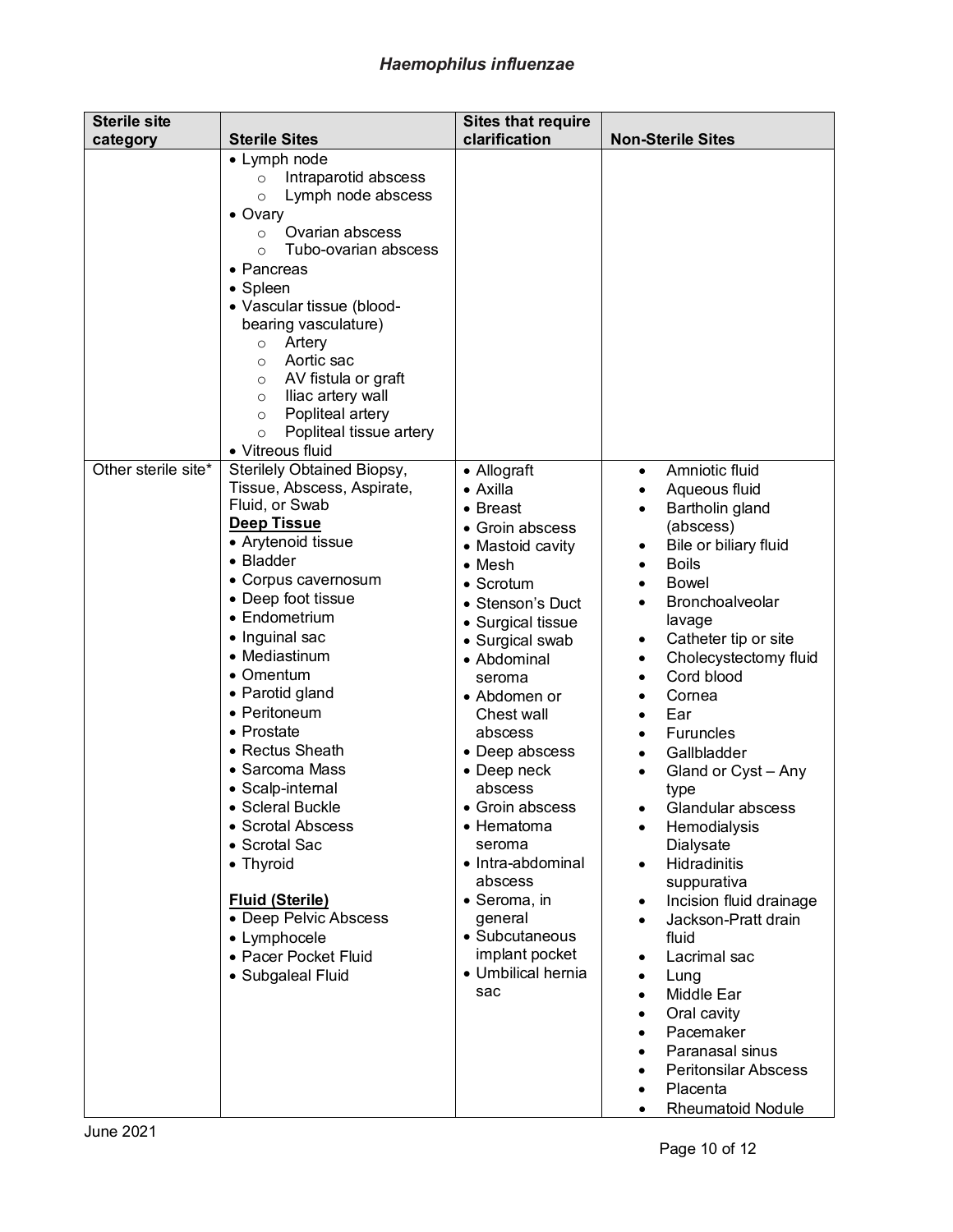| <b>Sterile site</b><br>category | <b>Sterile Sites</b> | <b>Sites that require</b><br>clarification | <b>Non-Sterile Sites</b>                                                                                                                                                                                                                                                                                                                                                                                                                                |
|---------------------------------|----------------------|--------------------------------------------|---------------------------------------------------------------------------------------------------------------------------------------------------------------------------------------------------------------------------------------------------------------------------------------------------------------------------------------------------------------------------------------------------------------------------------------------------------|
|                                 |                      |                                            | Sebaceous Gland<br>$\bullet$<br>Skin<br>$\bullet$<br>Skin abscess<br>$\bullet$<br><b>Sphenoid Sinus</b><br>$\bullet$<br>Sputum<br>$\bullet$<br>Subcutaneous Fat<br>$\bullet$<br>Superficial abscess<br>٠<br>Superficial Skin<br>$\bullet$<br>Abscesses<br>Superficial Skin<br>$\bullet$<br>Infections<br>Throat<br>$\bullet$<br>Thyroglossal duct cyst<br>Urine<br>$\bullet$<br><b>Urinary Catheter</b><br>Wound<br><b>Wound Vac Fluid</b><br>$\bullet$ |

\*General sterile site note: Ambiguous and non-specific sources should never be recorded as sterile sites. Examples of ambiguous sources include the following: fluid (sterile), abscess, tissue, surgical specimen (sterile), aspirate, etc. To be considered a sterile site, additional information on the actual location within the body needs to accompany the reported source. Examples of these should be reported as (but are not limited to): abdominal abscess, deep leg tissue, groin aspirate, etc.

#### **8. REFERENCES**

- 1. Osterholm MT, Pierson LM, White KE, Libby TA, Kuritsky JN, McCullough JG. The risk of subsequent transmission of *Haemophilus influenzae* type b disease among children in day care: results of a two-year statewide prospective surveillance and contact survey. N Engl J Med 1987; 316:1–5.
- 2. Broome CV, Mortimer EA, Katz SL, Fleming DW, Hightower AW. Special Report— Use of chemoprophylaxis to prevent the spread of *Haemophilus influenzae* b in day-care facilities. N Engl J Med 1987; 316:1226–8.

# **UPDATE LOG**

June 2021. Clarified timeliness of antibiotic prophylaxis. (Martin).

January 2020. Updated serotype data, clarified follow-up requirements for all cases (regardless of serotype), sundry edits. (Poissant)

May 2018. Added sterile site table. (Poissant)

September 2017. Updated laboratory submission instructions. (Poissant)

March 2017. Put in new template. (Byster)

February 2015. Updated case definitions to be in line with CSTE case definitions. Added PCR as acceptable test for a confirmed case. (Poissant)

January 2015. Section 2.2: Updated serotype distribution with 2014 data. (Poissant)